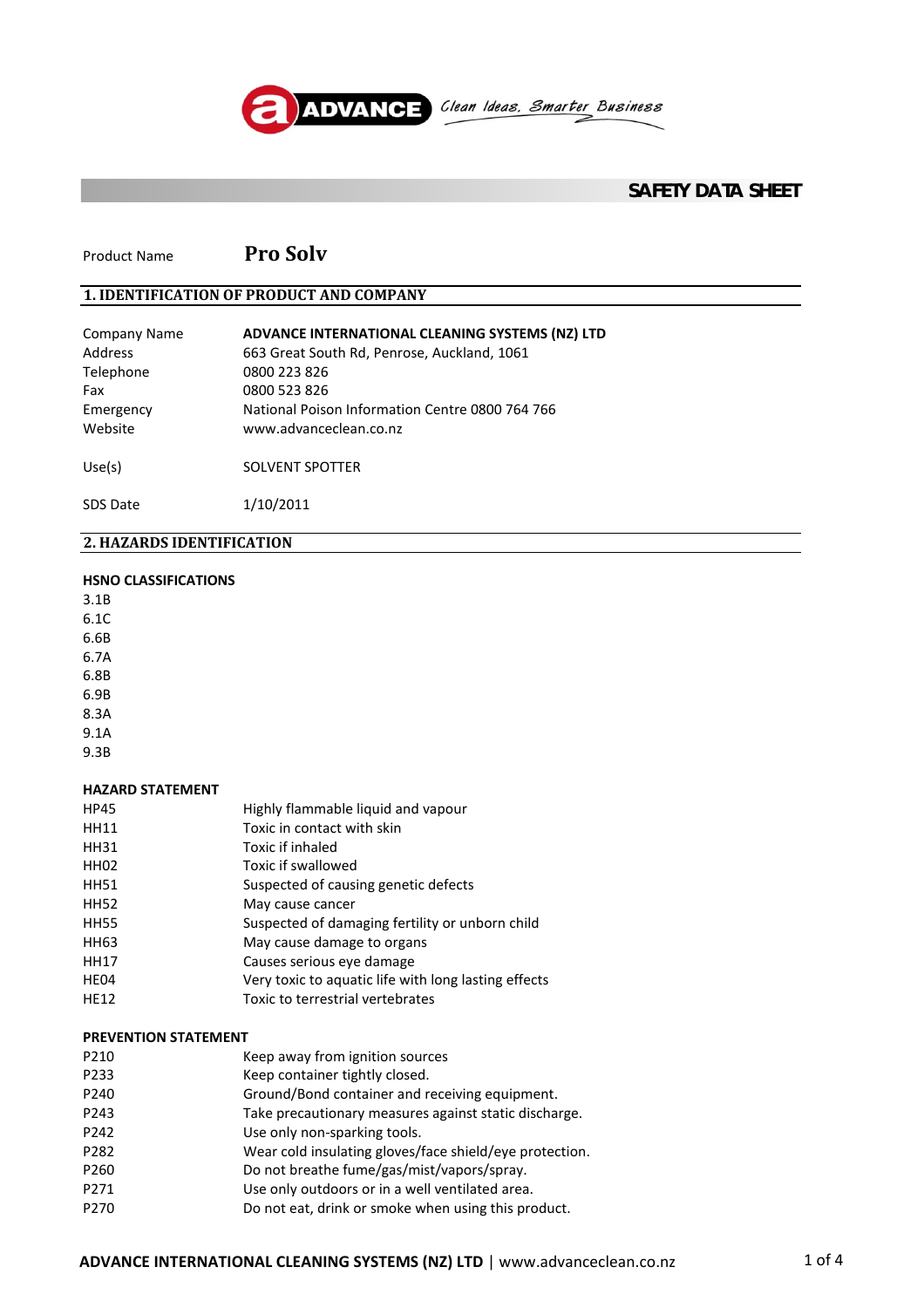# Product Name **Pro Solv**

| P <sub>272</sub> | Contaminated work clothing should not be allowed out of the workplace. |
|------------------|------------------------------------------------------------------------|
| P <sub>264</sub> | Wash hands thoroughly after handling.                                  |
| P <sub>201</sub> | Obtain special instructions before use.                                |
| P <sub>202</sub> | Do not handle until all safety precautions have been read understood.  |
| P281             | Use personal protective equipment as required.                         |
| P273             | Do not release to the environment.                                     |

#### **3. COMPOSITION / INFORMATION ON INGREDIENTS**

| Ingredient                      | CAS No.        | Content   |  |
|---------------------------------|----------------|-----------|--|
| Aromatic hydrocarbon solvent    | $106 - 42 - 3$ | 10-90     |  |
| Chlorinated hydrocarbon solvent | 79-01-6        | $5 - 20$  |  |
| Aliphatic hydrocarbon solvent   | mixture        | $10 - 30$ |  |
| <b>Surfactants</b>              | mixture        | $<$ 10    |  |

#### **4. FIRST AID MEASURES**

| Ingestion           | If product is swallowed or enters mouth, do not induce vomiting. Wash mouth with<br>water and give some water to drink. If symptoms develop or if in doubt, contact the |
|---------------------|-------------------------------------------------------------------------------------------------------------------------------------------------------------------------|
|                     | Poison Information Centre or a doctor.                                                                                                                                  |
| Eye contact         | Quickly and gently blot material from eyes. Hold eyes open and flush with water for at                                                                                  |
|                     | least 15 minutes. Remove contact lenses if present. If eye irritation persists, get<br>medical advice.                                                                  |
| <b>Skin contact</b> | Remove contaminated clothing and wash skin thoroughly with water. Wash clothing                                                                                         |
|                     | before use and if skin is still irritated, get medical advice.                                                                                                          |
| <b>Inhalation</b>   | Remove the effected person out to a ventilated area. Contact the poison information                                                                                     |
|                     | centre.                                                                                                                                                                 |

#### **5. FIRE FIGHTING MEASURES**

| <b>Type of Hazard</b>      | This product is classified as Flammable dangerous goods; It is highly flammable in<br>presence of open flames and sparks of heat. Water spray could be used to cool drums in |
|----------------------------|------------------------------------------------------------------------------------------------------------------------------------------------------------------------------|
| <b>Extinguishing Media</b> | a fire, reducing the chances of an explosion.<br>Preferred extinguishing media are carbon dioxide, dry chemicals, foam and water fog.                                        |
|                            | Foam is the preferred media for large fires. Ensure that no spillage enters the drain or<br>water courses.                                                                   |

# **6. ACCIDENTAL RELEASE MEASURES**

**Spillage**

In the event of a major spill, prevent spillage from entering the drain or water courses. Evacuate the spill area and deny entry to unnecessary and unprotected personnel. Immediately call the fire brigade. As a minimum, wear overalls, goggles and gloves. Suitable materials for protecting clothing include rubber, PVC, eyes/face protective equipment should comprise as minimum, protective glasses, preferably goggles. Usually no respirator is necessary when using this product. However, if there is a significant chance that vapours or mists are likely to build up during cleaning we recommend that you use a respirator. Stop leak if safe to do so and contain the spill, absorb into sand, vermiculite or other suitable absorbent material. If the spill is too large or the absorbent material is not available try to create a dike to stop the material from spreading or going on the drain or waterways.

#### **7. HANDLING AND STORAGE**

**Handling**

Avoid contact with eyes, skin and clothing. Wash thoroughly after handling. Keep containers tightly closed, do not breathe vapours, mists or gas.

**Storage**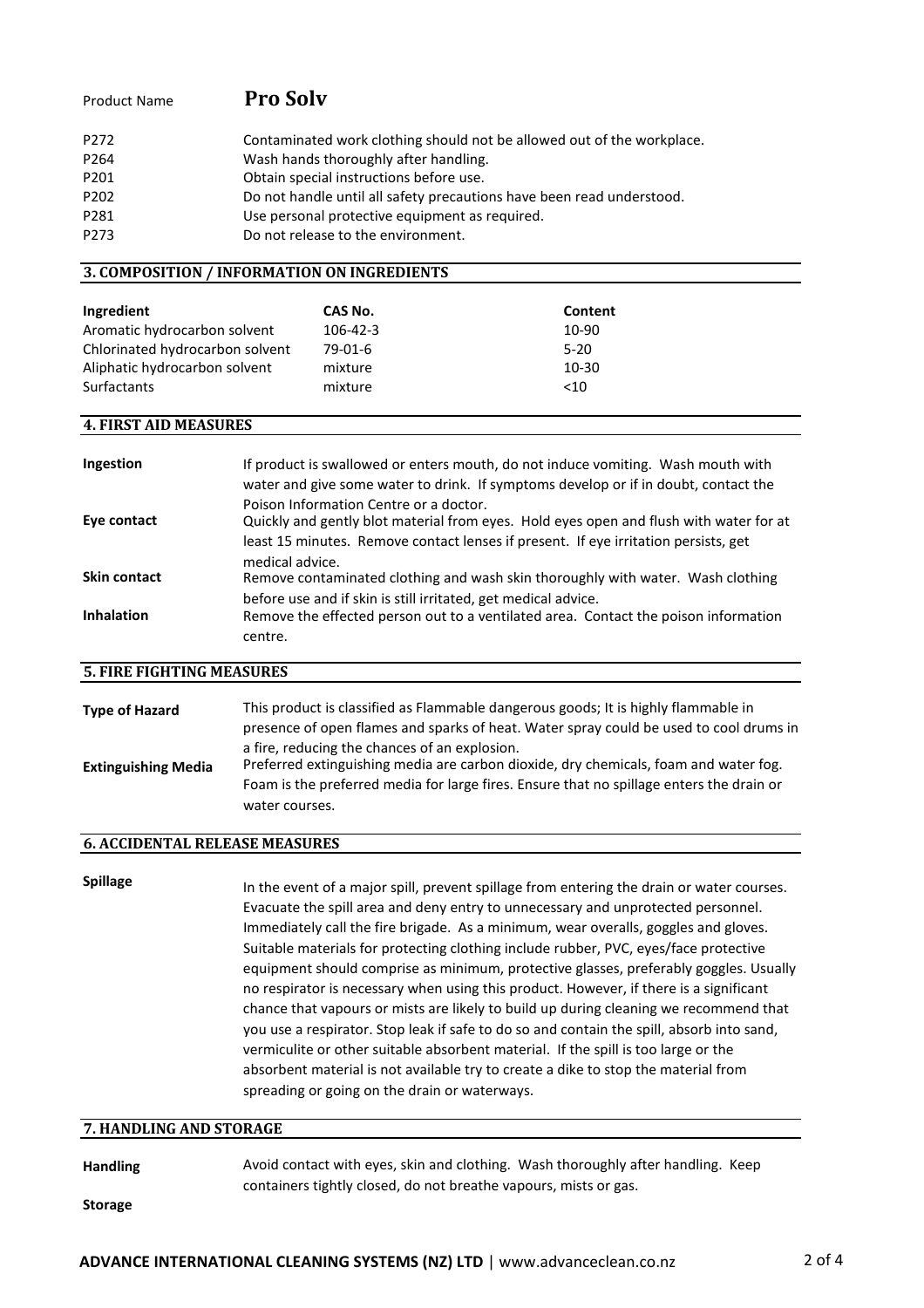# Product Name **Pro Solv**

Store in a cool, well ventilated area. Check containers periodically for leaks. Containers should be kept closed in order to minimise contamination. Make sure that the product does not come in contact with substances listed under incompatibilities.

#### **8. EXPOSURE CONTROLS / PERSONAL PROTECTION**

| <b>Exposure</b>             | Exposure limits have not been established. No special equipment is usually needed<br>when occasionally handling small quantities. The following instructions are for bulk<br>handling. |
|-----------------------------|----------------------------------------------------------------------------------------------------------------------------------------------------------------------------------------|
| <b>Ventilation</b>          | No special ventilation requirements are necessary for this product.                                                                                                                    |
| Eye protection              | Safety glasses with side shields and eye protection worn must be compatible with                                                                                                       |
|                             | respiratory protection system employed.                                                                                                                                                |
| Hand protection             | Appropriate gloves may provide protection against permeation.                                                                                                                          |
| <b>Protective measures</b>  | Facilities storing or utilising this material should be equipped with eye wash facility.                                                                                               |
| <b>Engineering measures</b> | Use local exhaust ventilation.                                                                                                                                                         |

#### **9. PHYSICAL AND CHEMICAL PROPERTIES**

| Appearance          | Clear colorless liquid | Evaporation            |                  |
|---------------------|------------------------|------------------------|------------------|
| рH                  | N/A                    | NVM%                   | 17               |
| <b>Viscosity</b>    |                        | SG                     | 0.86             |
| FP (Celsius)        | CLOSED CUP; 25C        | Odour                  | N/A              |
| <b>BP</b> (Celsius) | 138 C                  | <b>Vapour Density</b>  | 3.7              |
| Solubility          | Complete               | <b>Vapour Pressure</b> | 9 mm of Hg @ 20C |

#### **10. STABILITY AND REACTIVITY**

| Reactivity                 | This product is unlikely to react or decompose under normal storage conditions.   |
|----------------------------|-----------------------------------------------------------------------------------|
| <b>Conditions to avoid</b> | This product should be kept in a cool place. Keep containers tightly closed. Keep |
|                            | containers and surrounding areas well ventilated.                                 |
| <b>Incompatibilities</b>   | Strong alkaline                                                                   |

#### **11. TOXICOLOGICAL INFORMATION**

This substance is toxic to the blood, kidneys, nervous system and life.

| Ingestion                 | Toxic if swallowed, may cause headache, dizziness, nausea and vomiting. |
|---------------------------|-------------------------------------------------------------------------|
| <b>Eve Contact</b>        | Causes irritation and pain followed by swelling of the conjunctiva      |
| <b>Skin Contact</b>       | Irritating and burning to the skin                                      |
| <b>Inhalation</b>         | The vapour may irritate the nose, throat and lung                       |
| Long term effect          | None currently known                                                    |
| <b>Toxicological Data</b> | No LD50 data available for this product                                 |

# **12. ECOLOGICAL INFORMATION**

**Environment** Avoid contaminating waterways.

#### **13. DISPOSAL CONSIDERATIONS**

**Waste Disposal** Refer to Waste Management Authority. Dispose of material through licensed contractors

#### **14. TRANSPORT INFORMATION**

Road and Rail Transport This product is classified as dangerous goods UN number 1307